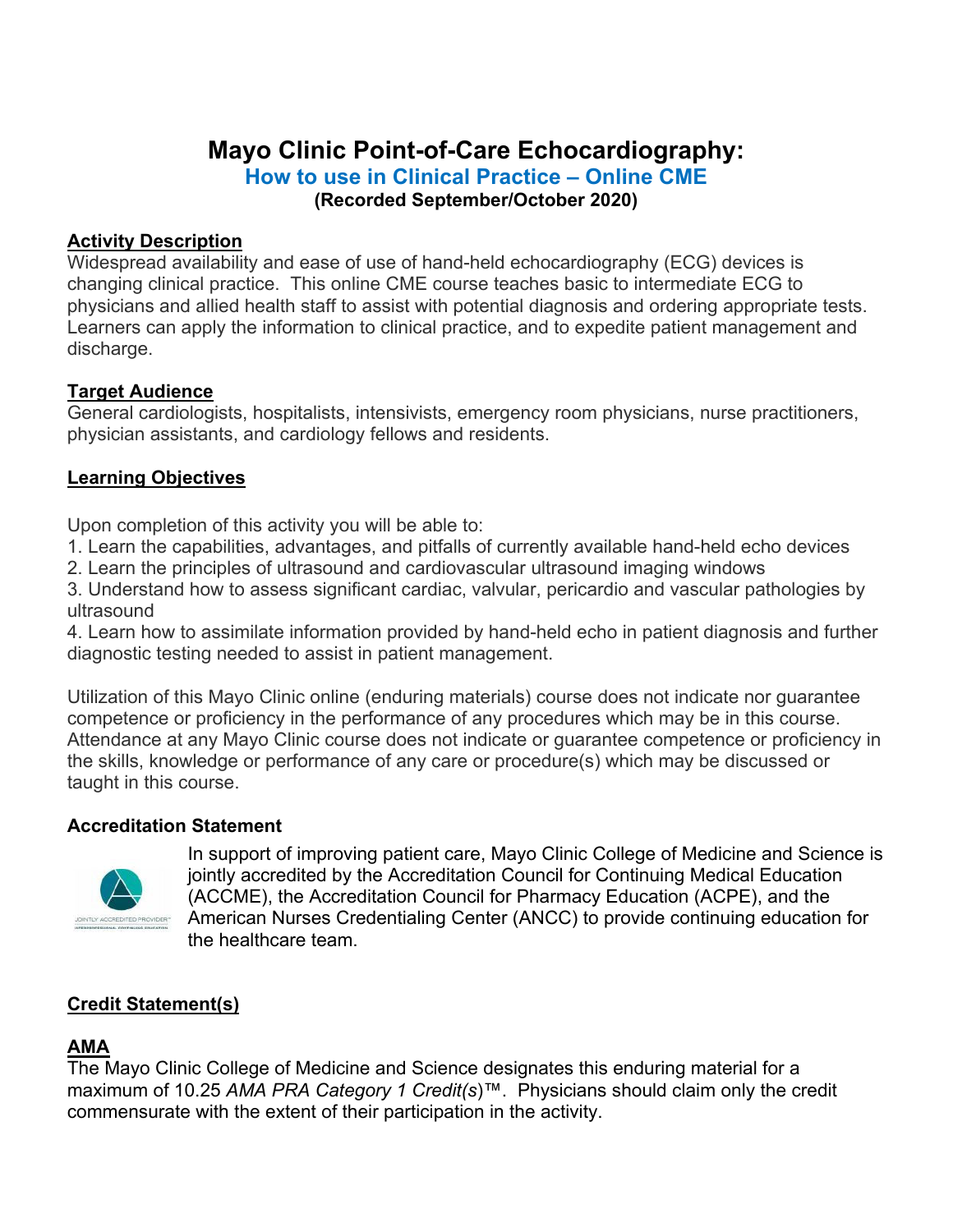# **AOA**

The American Osteopathic Association designates this program for a maximum of 10.25 AOA Category 2-A credits.

### **Disclosure Summary**

As a provider accredited by Joint Accreditation Interprofessional Continuing Education, Mayo Clinic College of Medicine and Science must ensure balance, independence, objectivity and scientific rigor in its educational activities. Course Director(s), Planning Committee Members, Faculty, and all others who are in a position to control the content of this educational activity are required to disclose all relevant financial relationships with any commercial interest related to the subject matter of the educational activity. Safeguards against commercial bias have been put in place. Faculty also will disclose any off label and/or investigational use of pharmaceuticals or instruments discussed in their presentation. Disclosure of these relevant financial relationships will be published in activity materials so those participants in the activity may formulate their own judgments regarding the presentation.

*Financial relationship(s):*  None

# *No Financial relationship(s):*

| <b>Name</b>                           |                                               |
|---------------------------------------|-----------------------------------------------|
| William K. Freeman, M.D.              | Hemalatha (Hema) Narayanasamy, M.B.B.S., M.D. |
| Bobbi J. Heon, R.D.C.S.               | David Pacheco, R.D.C.S.                       |
| Carolyn M. Larsen, M.D.               | Mace H. Ross, R.D.C.S.                        |
| David S. Majdalany, M.D.              | Oksana I. (Semkiv) Ross, R.D.C.S.             |
| Deepa R. Mandale, M.B.B.S., M.D.      | Shaun K. Yang, M.D., M.P.H.                   |
| Tasneem Z. Naqvi, M.D., FRCP(UK), MMM |                                               |

*Reference to off-label usage(s) of pharmaceuticals or instruments in their presentation:*  None

For disclosure information regarding Mayo Clinic School of Continuous Professional Development accreditation review committee member(s) and staff, please go here to **review disclosures**.

### **Mayo Clinic Disclaimer**

Participation in this Mayo Clinic educational activity does not indicate nor guarantee competence or proficiency in the performance of any procedures which may be discussed or taught in this course. You should be aware that substantive developments in the medical field covered by this recording may have occurred since the date of original release.

### **Prerequisites for Participation**

There are no prerequisites needed prior to participating in this education activity.

### **How to Obtain Credit**

Watch the videos, complete the evaluations and quiz, and submit for credit.

### **Method of Participation**

Participation in this activity consists of reviewing the online course and completing the post-test.